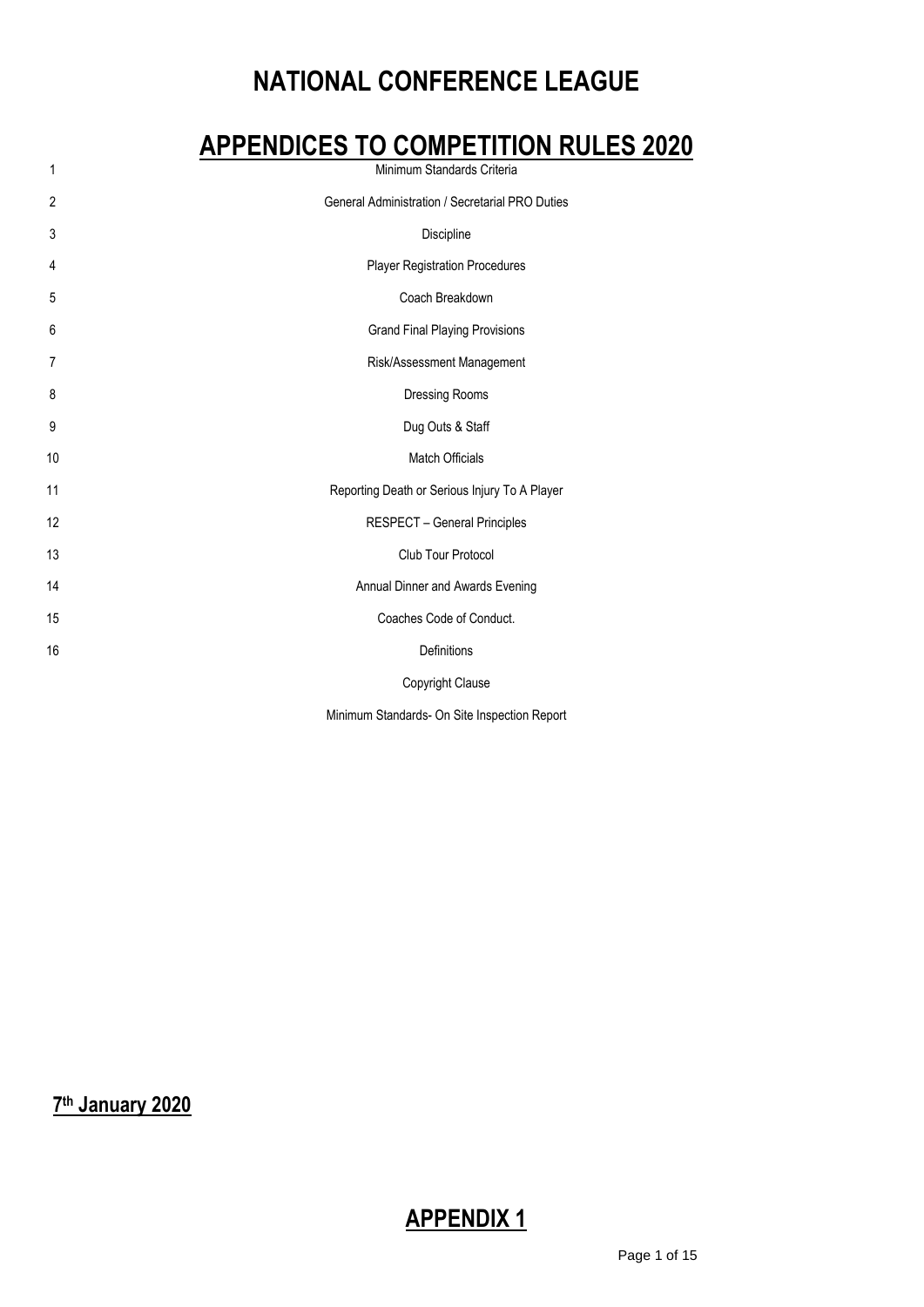## **MINIMUM STANDARDS CRITERIA**

## **Prospective Clubs – Terms of Reference – Standard Procedure**

Lodge in writing to League's Administrator by 1<sup>st</sup> August annually a formal request confirming an Expression of Interest.

#### *Please Note*:

*Community Clubs wishing to transition from Winter to Summer must, without exception, have completed at least one season in an RFL based open age Competition having therein completed all scheduled fixtures. They must whilst in membership of the RFL competition hold satisfactory discipline records.*

• The written request once received shall be acknowledged by the Competition Administrator who shall in turn be obliged to notify the Management Committee of all prospective applicants having met to deadline date for submissions.

1.1 **Production of Essential Documentation to Support the Application**

- 1.1.1 A current copy of the Club's Constitution, Bye Laws and Competition Rules.
- 1.1.2 A detailed listing of all recognised officials and their positions within the Club's structure.
- 1.1.3 A current copy of the Balance Sheet.<br>1.1.4 A DVD or suitable electronic recordir
- A DVD or suitable electronic recording with accompanying sound showing the club house, grounds and match day changing facility
- 1.1.5 Using not less than 250 words the reason for submitting the Application.

### 1.2 **Essential Criteria for Clubs Seeking Entry**

- 1.2.1 Day to day activities overseen by a committee of proven administrative ability headed by a chair, secretary and treasurer
- 1.2.2 The ability to call upon two senior club officials whose signatures by a recognised method of disbursement will allow settlement of all inward/outward invoices and receipts to which the club is committed.
- 1.2.3 House within its own grounds a clubhouse in which essential facilities exist to provide hospitality in respect of Visiting teams their personnel and Match Officials appointed to service games.
- 1.2.4 Apply due diligence in compliance with fire regulations as issued from time to time by ensuring the clubhouse and its content is covered by a robust insurance policy.
- 1.2.5 Operate with two open age teams essentially linked to a stable and progressive age banded youth section.
- 1.2.6 The recognised changing facility to be accessed on site or, if not, within reasonable walking distance from the clubhouse.
- 1.2.7 All players are covered through the RFL for insurance to include Capital Loss and Public Liability.

#### 1.3 **Prospective Club Application Process/Delivery of Decision**

- 1.3.1 Applications received by the defined closing date vetted to ensure that all documentary requirements and DVD recordings meet with the criteria
- 1.3.2 The Competition Administrator shall acknowledge receipt of such applications.
- 1.3.3 The Competition Administrator shall using the meeting agenda and in collaboration with the NCL Management highlight the receipt of applications and DVD recordings for subsequent viewing.
- 1.3.4 The Competition Administrator shall communicate directly with the League in which the club is currently in membership to a) provide a courtesy notice, b) confirm satisfactory attendance at organised delegates meetings c) provide whilst in competition confirmation of a satisfactory discipline record.
- 1.3.5 The NCL Management shall discuss each applicant on merit and via the Competition Administrator arrange for on-site visitations by designated personnel to those Applicants appearing to meet the Minimum Standards
- 1.3.6 Each applicant considered as possible candidates for membership shall be visited at the direction of the NCL Management Committee whose representatives shall, via the Competition Administrator, submit for consideration a full written report of their findings.
- 1.3.7 The NCL Representative using a standard aide memoire template designed for that specific purpose shall conduct a thorough and comprehensive inspection of the clubhouse, grounds and changing rooms. The report once completed and signed off shall be referred to the Competition Administrator who shall place it on file for future reference.
- 1.3.8 The Competition Administrator shall arrange to copy/and or distribute to the NCL Management each formal application together with the various submissions which shall be the subject of discussion at a meeting to be arranged for the purpose of debate.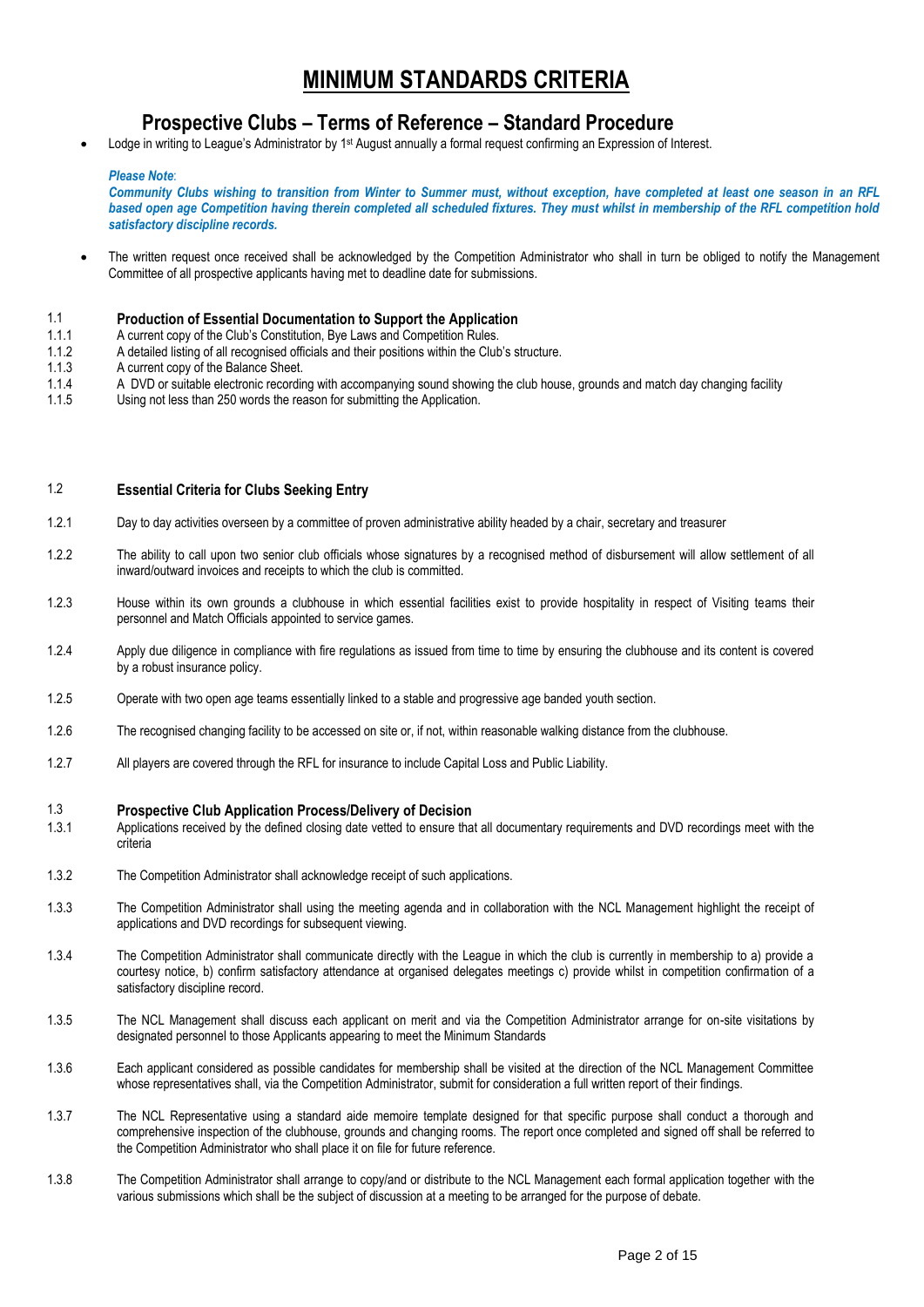- 1.3.9 The full NCL Management shall at its meeting consider all applications the subject of an onsite visit and, based on all the known facts having emerged coupled with the representatives observations, make a decision on whether to recommend acceptance or otherwise.
- 1.3.10 The Competition Administrator shall, following the meeting communicate in writing with each of the prospective applicants to confirm provisional acceptance of membership or otherwise subject to the final determination of clubs in a closed ballot of clubs with a simple majority in favour holding sway.

#### **Key Match Day Operations**

#### Statutory Obligations for Applicants and Existing Members

#### **All Clubs Must:**

#### 1.4 **Key Match Day Operations**

- 1.4.1 Ensure before games commence that all participating players and substitutes are registered with the Competition Administrator in accordance with standard Competition Rules and Regulatory Practices
- 1.4.2 Ensure that both the Head Coach and Assistants on duty are qualified to and in possession of a UKCC standard of proficiency, recognised and identified by both the RFL and NCL.
- 1.4.3 In respect of each Home game make provision for its opponents and the appointed Match Officials a minimum of twenty five meals.
- 1.4.4 In respect of each Home game produce a presentable Match Day Programme, twenty five copies of which as a minimum quantity for issue to the opposition and appointed Match Officials.
- 1.4.5 Ensure that the playing area is enclosed by means of a permanent or solid removable/portable safety barrier to a minimum height of one metre and its citing does not unduly obstruct the ability of Match Officials to carry out their obligations/ responsibilities whilst play is in progress.
- 1.4.6 Provide for use by both teams preferably on opposite sides of the ground of either permanent or removable dug outs to seat a minimum of ten persons.
- 1.4.7 Ensure cladding supports to the Goal Posts so preventing possible serious injury to participating players and/or Match Officials during the course of duty.
- 1.4.8 Erect corner flags. At the direction of the Match Officials additional flags shall be placed strategically to adjudicate 40/20 kicks attempted during the game and to assist with the making of critical decisions in or around the" In-Goal "or "Dead Ball" areas of the playing area.
- 1.4.9 Appoint from the recognised Club structure a "**Game Day Manager** who shall be responsible for liaising with the Visiting team/officials upon their arrival at, until their departure from the ground.
- 1.4.10 Appoint from the recognised Club structure to liaise directly with the appointed Match Officials a **Game Day Manager** whose duties shall incorporate and/or extend to - whilst play is in progress - acting as a touchline steward.
- 1.4.11 Make provision at the request of a Referee for a Club Touch Judge whose duties on undertaking the role shall be confined to the adjudication of Touch, Touch in Goal and Goal Kicks. The Referee shall be empowered to remove from the playing area designated club officials if in their decision making Club Touch Judge role they are seen as acting over zealously or failing to act prudently or impartially.
- 1.4.12 Arrange the positioning and use of a suitable scoreboard.

#### 1.5 **Post- Match Requirements**

- 1.5.1 Visiting Players Officials Spectators and Match Officials as guests for the day –must be accorded a level of hospitality that the hosting team would wish to receive.
- 1.5.2 After Match speeches, must not be offensive to the listener and must be delivered in an appropriate manner.

#### 1.6 **Other Annual Administrative Directives**

- 1.6.1 Clubs in membership to declare at the commencement of each new season its intended admission charges to include variants and/or concessions.
- 1.6.2 Clubs in membership to provide at the commencement of each season or as otherwise directed by the Competition Administrator an update of all elected officials their positions and contact details as appropriate.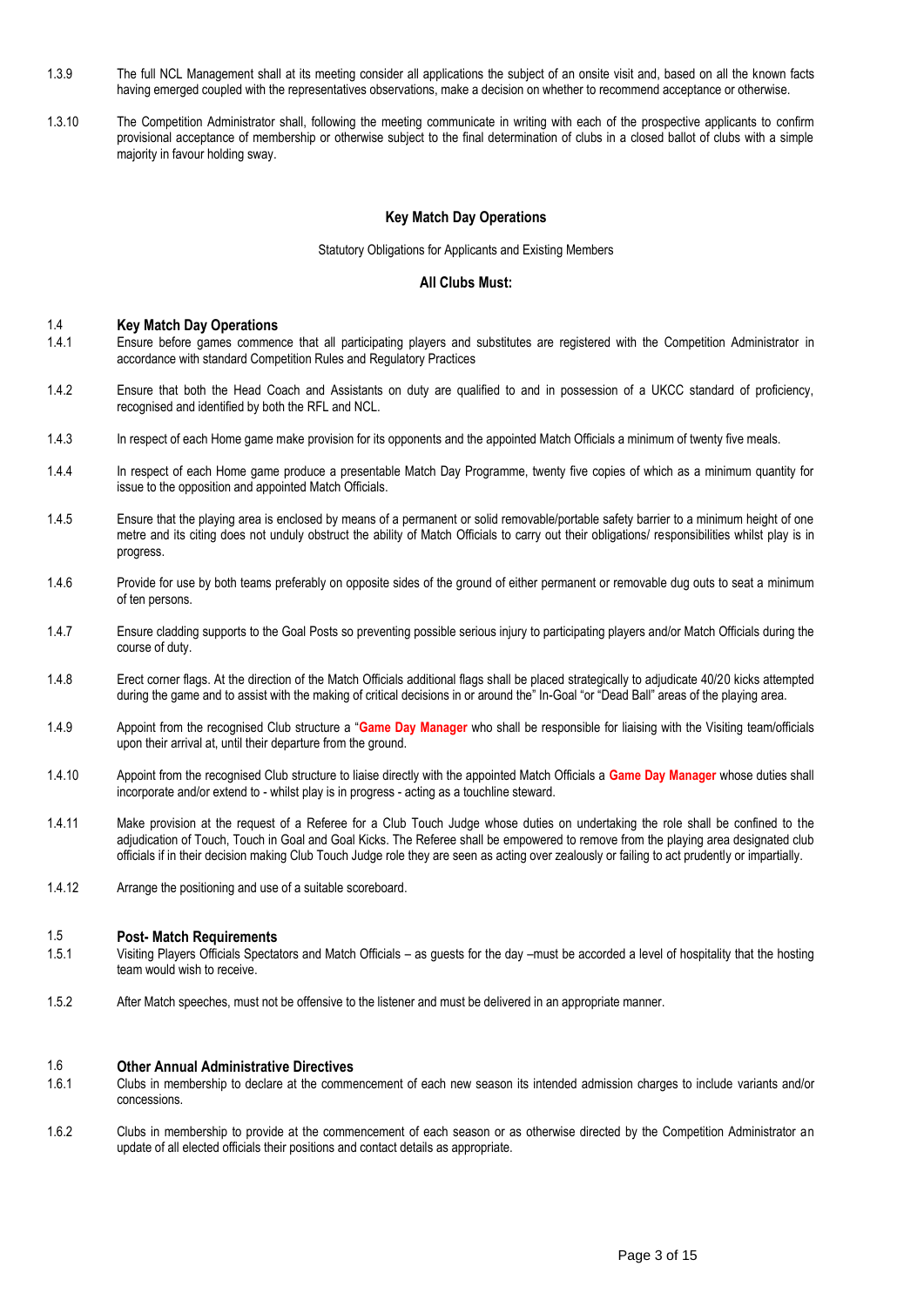# **APPENDIX 2 GENERAL ADMINISTRATION – SECRETARIAL / PRO DUTIES**

The notes formulated to clubs as an Appendix to the National Conference League's- Competition Rules are issued instructively to be applied rigidly and without deviation from the accepted practice.

#### 2.1 **TEAM SHEETS**

It is the sole responsibility of the Home club - once the Official Match-day Team sheet is duly completed giving full Christian names and signed by both teams and referee - to arrange for its despatch directly to the Competition Administrator **and identified recipients** within 48 hours of the game having been concluded.

A fine as deemed appropriate will be imposed upon any club breaching this instruction

#### 2.2 **MATCH DAY PROGRAMMES**

It is the sole responsibility of the Home club to arrange despatch **with the team sheet** directly to the Competition Administrator inside 48 hours of the game's conclusion, of one match day programme.

- 2.2.1 Remember each programme is scrutinised thoroughly and any controversial article concerning the running of this League or other issues including funding must be declared in advance of publication sale and general distribution to spectators in attendance on match days.
- 2.3 Clubs must be patently aware of, should make a conscious effort towards and acquaint themselves with the legal ramifications arising from any misdirected discredited or unsubstantiated comment whether it is well intentioned or otherwise.
- 2.4 In the event of PRO work, Each club must either when playing home or away communicate to Trevor Hunt full details of the game, be it a domestic National Conference League fixture , Tier 4 Challenge Cup or Rugby League Challenge Cup tie.

#### **PRIOR TO THE FORTHCOMING GAME**

- 2.5 The Home club to contact opponents preferably 96 hrs preceding the game with regards to travel directions, colours, state of pitch etc; - During periods of adverse weather and nearer the actual playing date the HOME club should repeat this exercise or ideally the fixture, if not having already taken place and should ground conditions permit, it should be reversed.
- 2.6 The Home club having received confirmation from the RFL/League, must using the listings provided, contact the Referee by mobile or telephone. This exercise to be repeated either during adverse weather or where there may be doubt regarding the prevailing pitch conditions.

#### **MATCH DAY**

- 2.7 The Visiting team must arrive at the ground of their hosts at least 30 minutes prior to the scheduled kick off. Clubs in breach and found guilty will be fined as appropriate in respect of a time lapse over and above the scheduled kick off time.
- 2.8 The Home club must complete an Official Team Sheet upon which must appear the Full Names and those U17's, "Under 18's" and "Ex-Pros" participating in the fixture. The document when completed to be handed directly to the day's opposition which must do likewise.
- 2.9 At the conclusion of the game clubs must complete in the spacing provided on the Official Team Sheet the names of scorers etc; Details of player dismissals or sin binnings are to be recorded by the match referee who must sign the document prior to its return to the Home club.
- 2.10 A fine as deemed appropriate will be imposed on clubs defaulting outside the regulatory time parameter (15 minutes) with an additional fine levied on the Home club if it is found to have transmitted to either the Competition Administrator or League's PRO an incorrect score from a scheduled fixture.
- 2.11 The Home team must within two hours of a fixture concluding communicate by e-mail or fax to the League's PRO, other designated Press Officers. full match details comprising:
	- Full Time Score

Half Time Score

Try scorers and Goal kickers in respect of each game. Clubs must provide players' Christian names together with the position on the field during the game in which they played.

The full names of any dismissed/sin binned player together with whatever the offence committed and time of such dismissal from the game – (this information to be endorsed on the team sheet by the appointed match official)

A summary of the game and with it the naming of outstanding players giving times of scorers and by whom. Touch upon salient point's i.e. game breaker, last minute try or indeed any issue which singularly changed the course/direction of the game.

A fine as deemed appropriate will be imposed upon any club failing to provide this information within the predetermined timescale.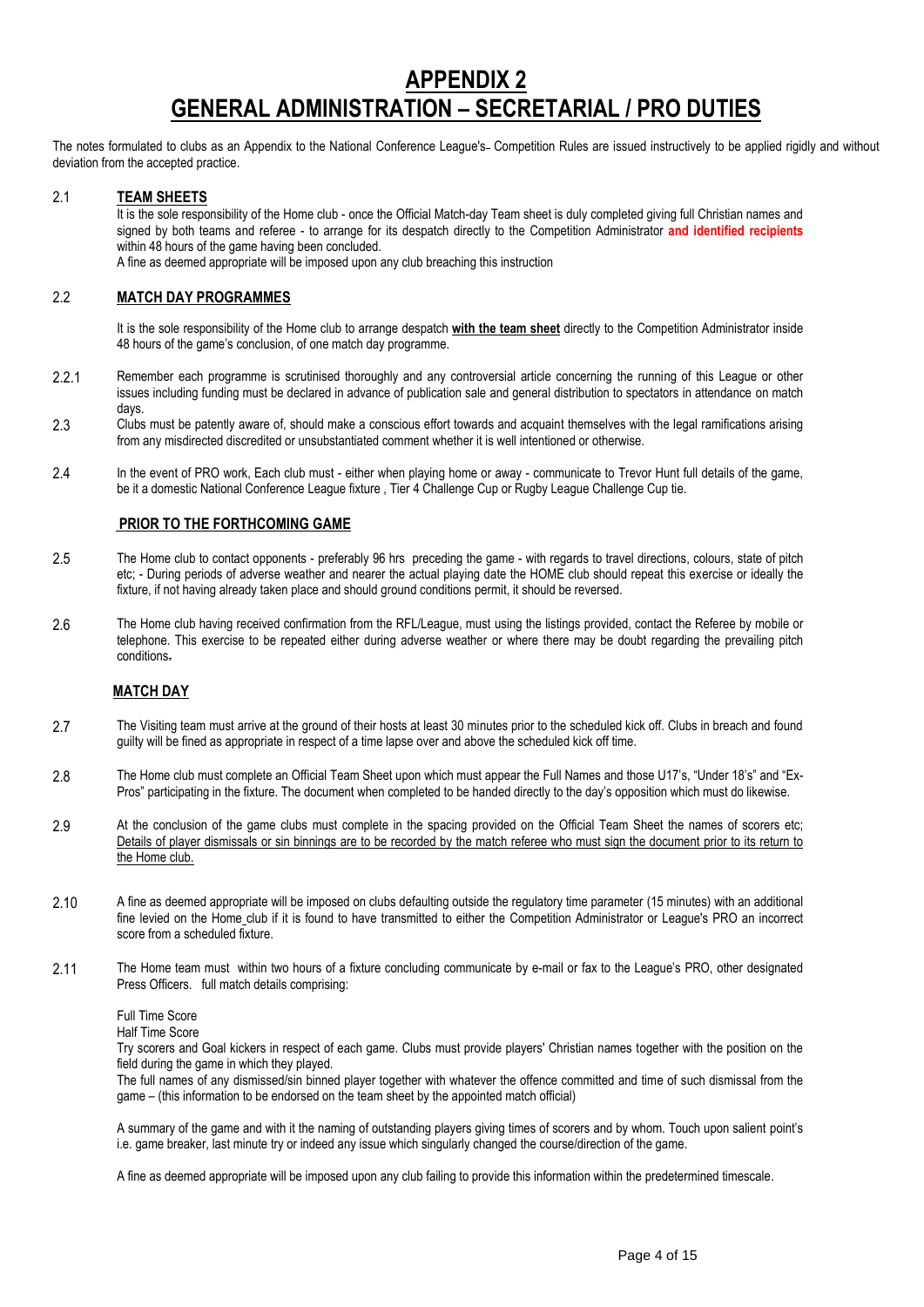# **APPENDIX 3 DISCIPLI**

- 3.1 The National Conference League will continue to marshal the Disciplinary Charter and clubs must using a positive approach endeavour to both instil and promote fair play thus preventing needless and unnecessary appearances before the management committee to explain their players' misconduct.
- 3.2 The points allocation will be as follows:

Sin Bin - Foul Play - (2) Sin Bin Technical Offence (1) Dismissal (4) Spectator/Club Official Abuse (10) Brawling (10)

3.3 The first benchmark figure shall be fixed at 40 points. A statutory fine of £40 to be applied as clubs hit these targets. Each Penalty Point shall, thereafter to the 60 Point mark incur a £3 fine. Once 60 Points have been reached, all penalty Points incurred thereafter, shall be charged at £5 per Point.

A final fine of accrued points being applied minus the statutory £40, following the clubs final fixture of the season. e.g 53 points (£40 Statutory Fine plus 13 points  $@$  £3 = £39 fine to be paid at season end.) e.g 64 points ((£40 Statutory Fine plus 24 points, 20 @ £3 and 4 @ £5 = £80 fine to be paid at season end.)

3.4 Fines appropriated in respect of the Disciplinary Charter will be the subject of review periodically.

#### 3.5. **Suspensions**

- 3.5.1 For the purpose of clarity in regards to player suspensions, the RFL Operations Rules D5:4:3 A player will serves his/her ban with any Club that they are registered to play for.
- 3.5.2 Only one game in any weekend (Friday to Sunday) will apply, however the NCL will allow a club / player to count a local cup game towards the completion of a players suspension, provided the Competition was organised prior to the player's dismissal and no league game is scheduled.
- 3.5.3 **Any and all** Pre-Season and / or Charity games and /or "friendly games" will not count towards a player's suspension.
- 3.5.4 For the avoidance of doubt please seek clarification from the Competition Administrator, and ensure the notification of suspension served form has been completed, submitted and duly received and approved by the Administrator and any and all fines paid, before a player attempts to resume playing.
- 3.5.5 **Personnel having requested a personal hearing must ensure they are available to attend the hearing in person.**
- 3.5.6 **Personnel having requested a personal hearing must forward a written submission to the Administrator (on the NCL Form provided within 7 days from the date of the match.) Personnel who wish to raise any queries / questions from the MO Report stating any issue they dispute and if they wish to present any evidence / witnesses to the Disciplinary panel at the hearing.**

# **APPENDIX 4 REGISTRATIONS PROCEDURE**

#### **4.1 General**

Should any club harbour doubts over the procedure or requires further clarification regarding rule interpretation then in the first instance contact the Competition Administrator or should the query remain unresolved following discussion any other member of the Management committee with a comprehensive knowledge of the procedures.

#### **4.2 Ex-Professional Players**

- 4.2.1 A club may play not more than 4 (four) counting ex-professionals\* in any National Conference League game.
- 4.2.2 Former professional players must complete in full a registration form which must be accompanied by written confirmation from the professional club of the player's contract expiry date.
- 4.2.3 All ex-professional players must be identified on any National Conference League team sheet with the words "XP" being sufficient in respect of this purpose.
- 4.2.4 An "ex-professional" shall be counted in the quota permitted until he has returned to the amateur ranks for more than two years. Should however the player return to play at the club with whom he was previously engaged as an amateur or otherwise under 21 years of age upon his return then in either case this stipulation will not be counted towards the four allowed players eligible to participate in games under the strict aegis of the National Conference League.
- 4.2.5 The procedure by clubs wishing to seek confirmation of a player's status shall follow a standard format as follows: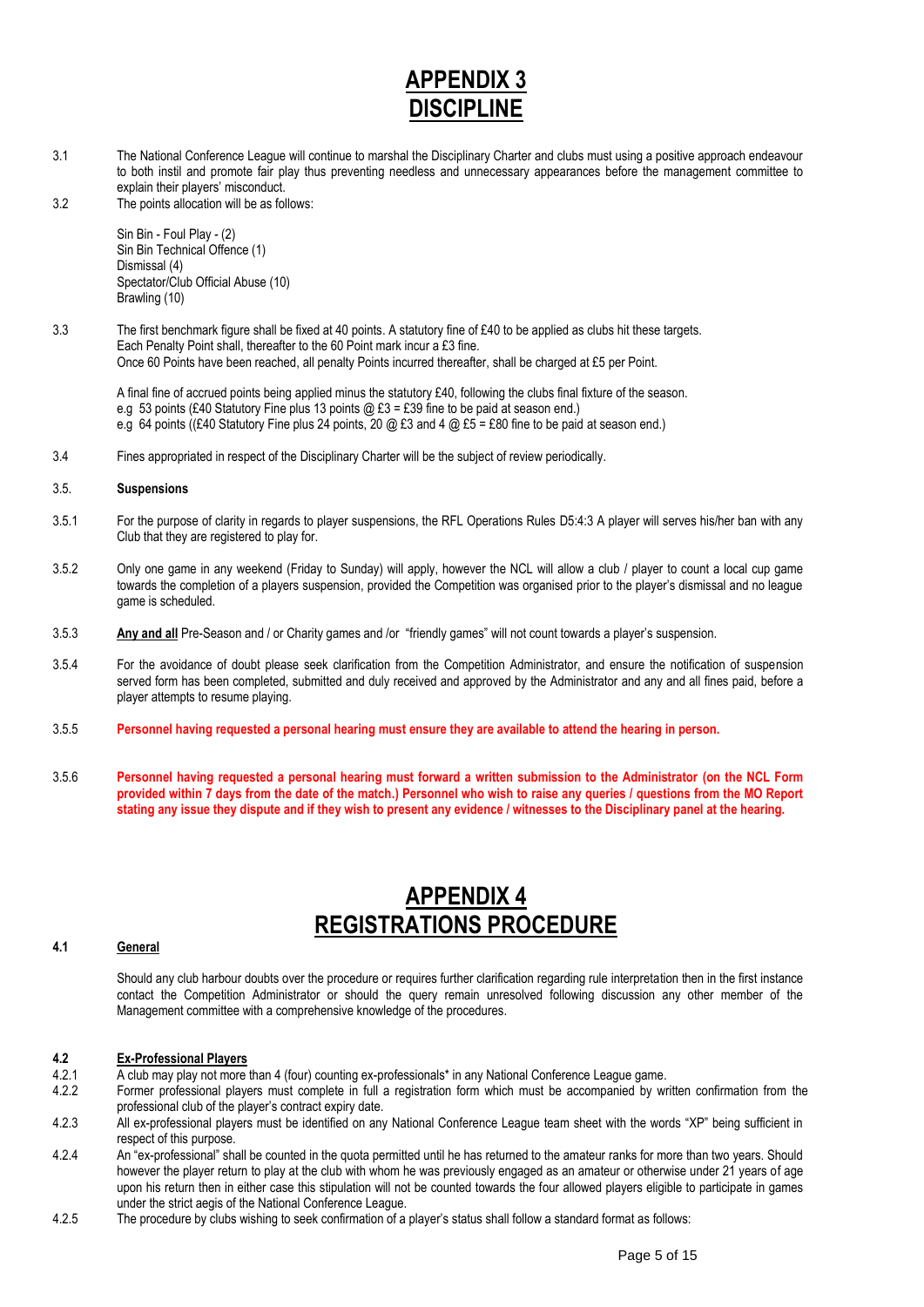- A request in writing from the club to the Competition Administrator requesting verification of a player's current status. The club request must include key data i.e. the player's full address and DOB.
- A communication from the Competition Administrator requesting RFL Operations to ascertain a player's current status to include a full history of that player's movement within the past twelve months.
- A reply from RFL Operations to the Competition Administrator confirming the player's current status and his movement within the past twelve months.
- A communication from the Competition Administrator to the club wishing to register the player to confirm his current status, eligibility to play or otherwise.
- 4.2.6 A club having received from the Competition Administrator written confirmation that a player is deemed eligible to compete in the National Conference League may, at this point, arrange for completion of a standard Online Community Game registration form.

# **4.3 Youth Players**

- Players having attained the age of 16 years and duly Online registered with their playing/regional league are eligible to play National Conference League football provided of course they are clearly identified on the official team sheet as being in that category..
- 4.3.2 A simple endorsement on the team sheet of "U17" or U18s" after the player's name will suffice in respect of this purpose.
- 4.2.3 Clubs must provide annually by e-mail to the Competition Administrator a full listing of all eligible youth players, their contact addresses and Dates of Birth.

# **4.4 Transfers**

- Clubs may transfer players from other clubs either from the National Conference League or regional playing leagues by simply completing a standardised Online transfer form in the usual manner.
- 4.4.2 The completed form when duly signed must be in the hands of the Competition Administrator at least 24 hours prior to the game's commencement.
- 4.4.3 A player must prior to the transfer being completed and his subsequent participation in any given fixture with the club of his choosing clear in full with the club from whom he is leaving or League with whom he is domiciled all outstanding financial obligations and return any kit or other merchandise issued to him by his previous club**.**
- 4.4.4 The NCL Management reserve the right to refuse any player transfer and or registration who they consider may be detrimental to their competition.

#### **4.5 Trialists / Amateur Registered Players**

Players on a National Conference League's club's register are allowed to participate in games with a professional club under the aegis of the RFL provided their participation in such games is strictly on "amateur terms" only

#### **4.6 Permit Players**

Permit players - are **NOT** allowed to participate in games under the strict jurisdiction of the National Conference League.

# **APPENDIX 5 COACH BREAKDOWN PROCEDURE**

**In the event of a mechanical breakdown on a coach transporting players of the visiting team to the ground of its opposition and so preventing the staging of a scheduled league encounter featuring the two clubs - with no secondary back-up at its disposal - the Secretary/club contact of the visiting team shall without deviation implement the following procedural steps:**

- 5.1 Notify the Competition Administrator immediately by telephone of the circumstances providing at the time of such a call details of the breakdown and its whereabouts/location.
- 5.2 Notify the home club secretary/alternative contact.
- 5.3 Notify the match referee.
- 5.4 Confirm the details in writing for receipt by the Competition Administrator within seven (7) days of the event
- 5.5 Obtain from the coach proprietor for receipt by the Competition Administrator within ten (10) days of the event a mechanics report which specifies in detail the cause of breakdown.

**The Competition Administrator will, on receipt of the information from an official source travelling with the visiting team's party**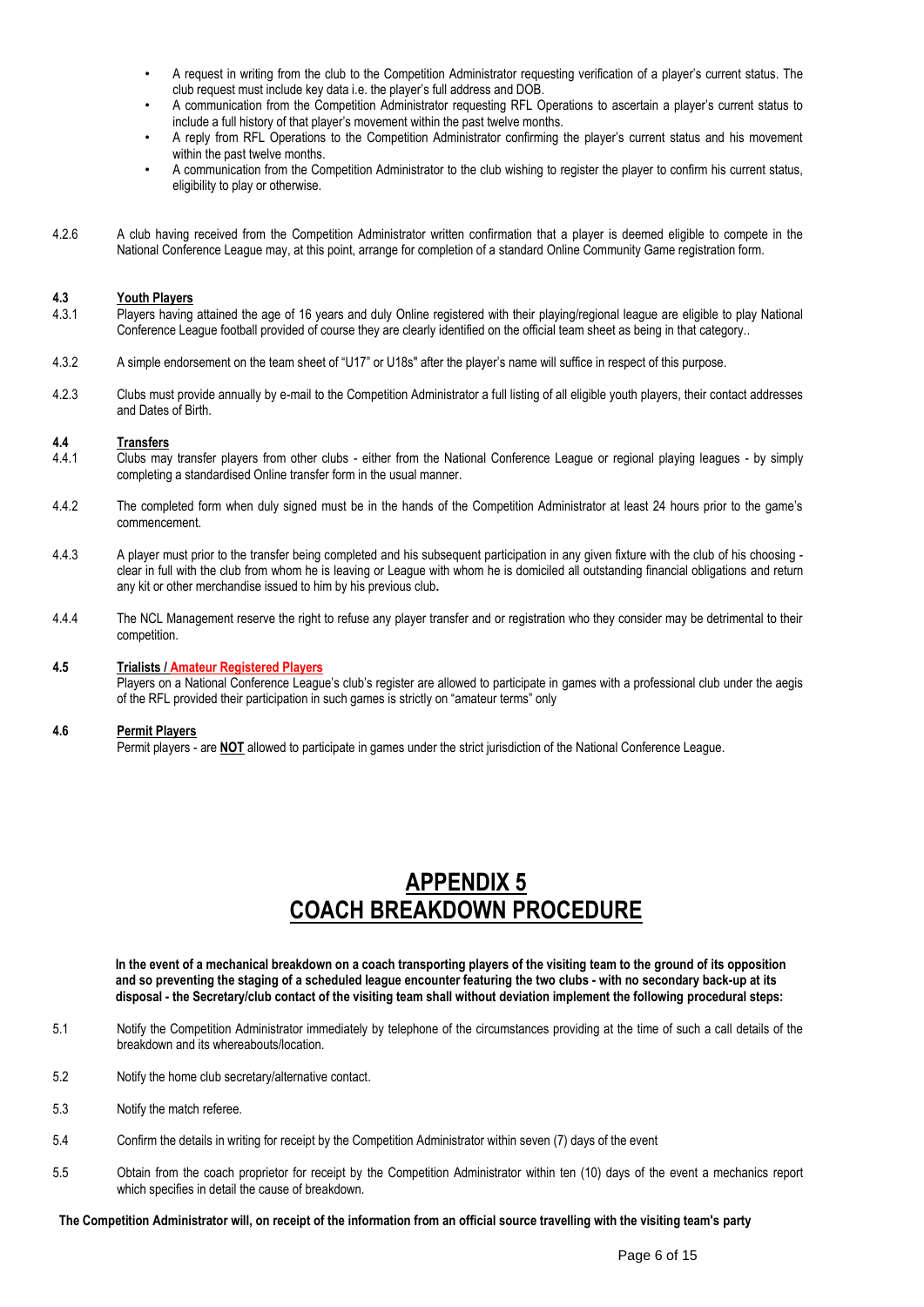- 5.6 Acknowledge the initial call and log the timing
- 5.7 Endeavour to notify the match official if all attempts to do so by the visiting team having failed or otherwise proven fruitless
- 5.8 Acknowledge, make reference to and action by return or as soon as possible once all the salient facts are known the relevant documentation.
- 5.9 Refer the matter and attachments relating to it for adjudication by the League's management committee.
- 5.10 The Home club shall, if a claim for loss of revenue is sought, submit within seven (7) days of the event to the Competition Administrator copied to the visiting club full details of expenditure accompanied by original receipts relating to:
- 5.10.1 Ancillary costs borne by the club arising from it's staging of the game
- 5.10.2 In the event of a match day programme being produced by the host club for sale to spectators in attendance, a small charge may be levied in respect of the "middle" section i.e. team details but not the outer covers which will be re-saleable.

# **APPENDIX 6 GRAND FINAL PLAYING PROVISIONS**

- 6.1 Where the colours of two competing teams clash and to avoid disputation, the club occupying the highest position in the final table to the conclusion of the current League programme shall wear its Principal colours.
- 6.2 The first club to reach to Grand Final following the qualifying phase of competition shall occupy the Home dressing room.
- 6.3 In the event of tied scores at the conclusion of eighty minutes then, **the game shall then proceed for an unlimited duration until points of any description (GOLDEN SCORE) eventuate so determining an outright winner.**

# **APPENDIX 7 CLUB RISK - ASSESSMENT – MANAGEMENT**

- 7.1 Ensure that both your players and club activities are insured comprehensively.
- 7.2 Establish and affix internal rules as a means of deterring the practice by some players from entering the field with a view to committing uncivilised behaviour precipitated by acts of foul play.
- 7.3 Never permit coaches to instruct players to commit foul play or endanger others by actions deemed anathema to the rules spirit and customs of rugby league football as a game.
- 7.4 Ensure that pitches and facilities at the club are safe and hazard free. In a litigation conscious society nothing should be left to chance.
- 7.5 Notify players that they are participating in a sport which because of its combative nature involves an inherent risk of injury.
- 7.6 Only coaches qualified to the prescribed RFL mandatory requirements should supervise training sessions
- 7.7 Ensure that players receive clear instructions on how the game is played, knowledge on rules and their interpretation, how to tackle, take a tackle and fall.
- 7.8 Avoid sending on to the field in typical match day conditions players not sufficiently versed or limited in experience thereby leaving them exposed to the dangers of possible injury
- 7.9 Treat the referee with both civility and respect. Remember despite the difficulty intricacies and cumbrance of match officialdom at all levels of competition a referee operating with intense pressure heaped on his shoulders engenders like the combatants satisfaction from participating in the sport of rugby league football

# **APPENDIX 8**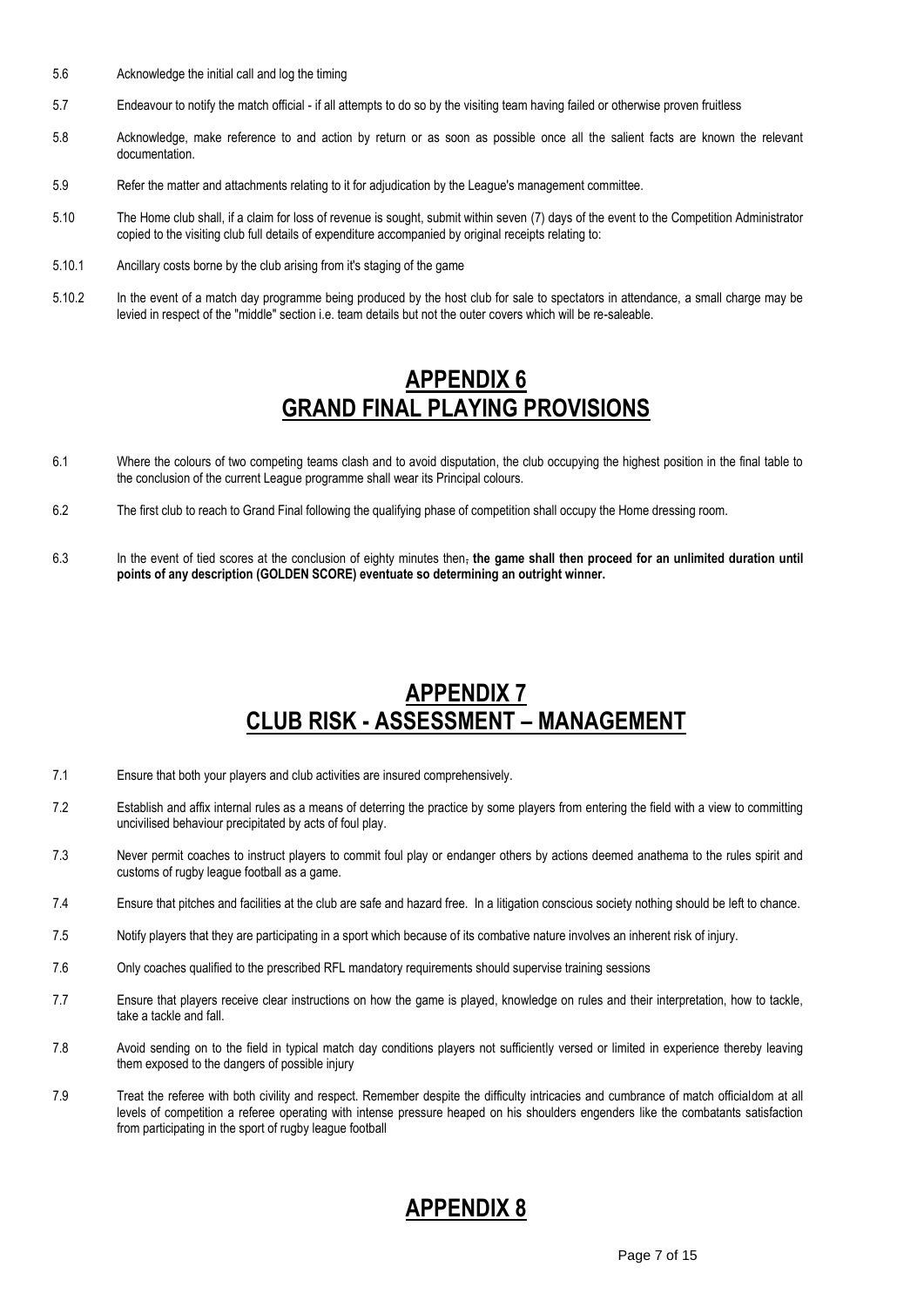# **DRESSING ROOMS**

- 8.1 The home club shall be responsible for ensuring that the dressing rooms are secure and that essential match day staff only have access to the area.
- 8.2 The home club shall be responsible for ensuring that the dressing rooms are clean and tidy and fit for purpose with space available for the visiting team.
- 8.3 The home club shall ensure that the visitors shower area has a minimum of 6 working shower heads with a suitable supply of hot/warm water.
- 8.4 The home club shall be responsible for ensuring that the dressing rooms are immediately open and available for use by any/all player/s dismissed from the field of play.

# **APPENDIX 9 DUG OUTS & STAFF**

9.1 The listed Head Coach shall ensure that registered officials **ONLY** together with players and substitutes occupy the dug outs.

## Each team shall:

- 9.2 In no event permit at any time the number of officials to exceed 10 (including the nominated substituted players) who must at all times remain within the technical area whilst play is in progress.
- 9.3 Ensure that those of its officials and players in the dug outs remain seated at all times with the exception of the substitutes warming up and those entitled to enter the field of play as Non Playing personnel. (e.g. Physiotherapist/ Medical Personnel) **and all personnel wearing the appropriate bibs. (Medical –Red, Head Coach-Yellow, Substitutes-Orange, Water Carrier- Blue, Physio-Green,)**
- 9.4 Ensure that a technical area (a maximum of ten (10) metres in length and stretching from the pitch barrier to no closer than 1 metre from the touchline) is clearly marked at all times.
- 9.5 In the event of only one dugout being available then, this must be afforded to the visiting team.
- 9.6 Ensure that all dug-out personnel are name upon the Official Team Sheet.
- 9.7 Ensure that all dismissed Officials / Coaches / players go immediately to the dressing rooms, and do not remain in or around the dug out or surrounding playing area and do not return thereafter.
- 9.8 Officials/ Coaches/Players who fail to comply with Appendix 9.7 will be fined /suspended accordingly.
- 9.9 Clubs failing to conform as directed above will be fined accordingly.

# **APPENDIX 10 MATCH OFFICIALS**

- 10.1 **Timekeeping** Match Officials shall be the sole time keeper except where this duty has been delegated to another person. 10.2 **Power to Stop the Game**
	- Match Officials may, at their discretion, temporarily suspend or prematurely terminate a match because of:
		- 1. Adverse weather
			- 2. Undue interference by spectators
			- 3. Misbehaviour by players or any other cause which, in their opinion, interferes with their control of a

#### game. 10.3 **Permission to Enter Playing Area**

Match Officials shall not allow anyone apart from the players on to the playing area without permission.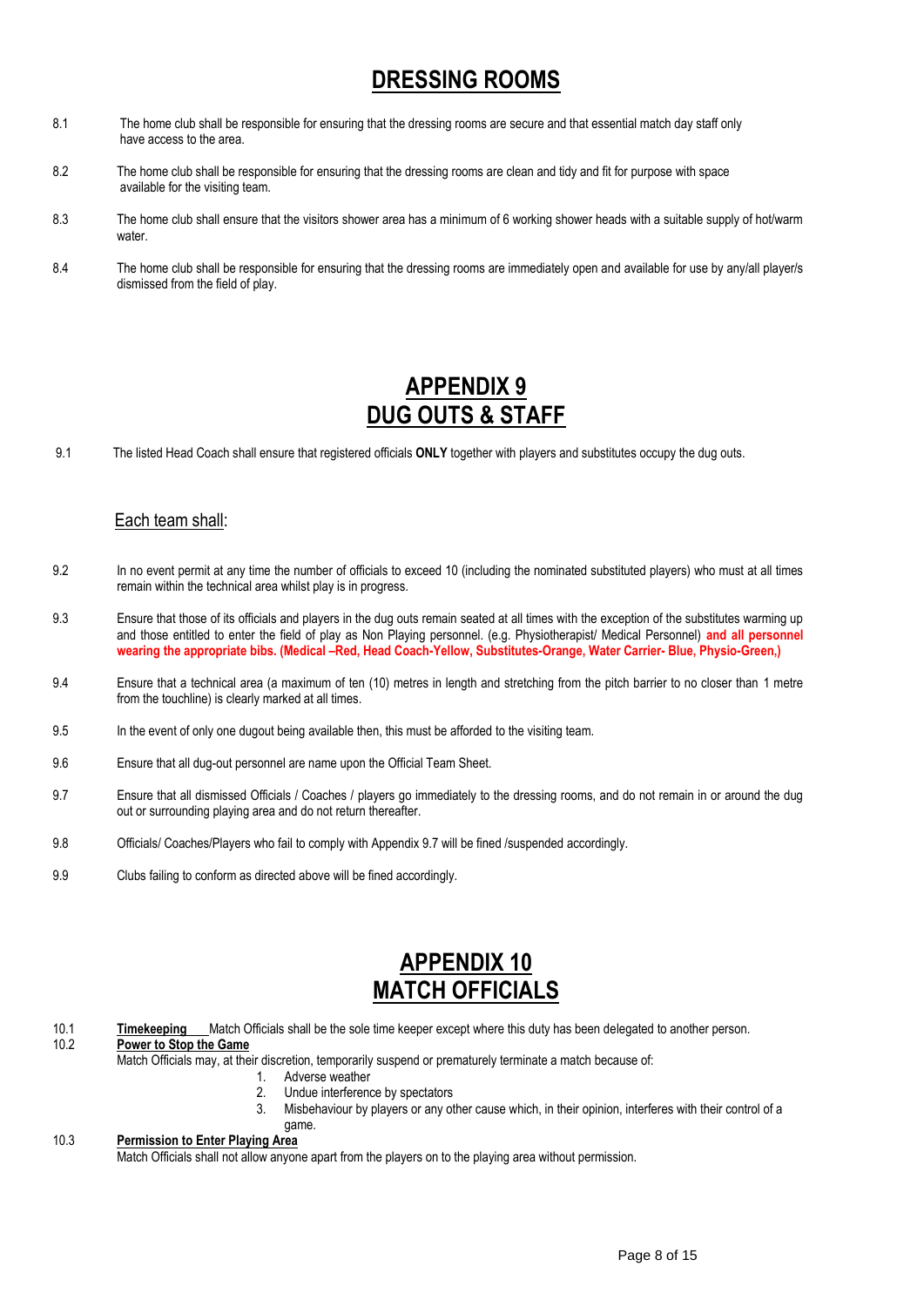# **APPENDIX 11 REPORTING DEATH OR SERIOUS INJURY TO A PLAYER**

11.1 In the case of a player suffering death or serious injury at a rugby league game or training session at any level the referee or club official should contact the RFL Officials listed below as soon as possible within the two hour period immediately after the incident or after the extent of the injury becomes known.

#### 11.2  **Alan Smith 07760 177457**

The RFL Official will:

11.3 Inform the RFL Serious Injuries Officer who will make contact with the player's family to offer any immediate support the RFL can offer. Inform the rest of the group that the injury has occurred Handle enquiries from the media Deal with any request for immediate assistance from the player's family Inform the RFL Insurance Brokers on the first working day after the incident

## **APPENDIX 12 RESPECT – GENERAL PRINCIPLES**

Rugby League prides itself on being a family game which is inclusive, uncompromising and passionate and the principles of RESPECT set out the obligations on all participants to maintain the games high standards.

The National Conference League will take positive action to ensure that the high standards of behaviour are maintained at all times in Rugby League. RESPECT sets out the standards of behaviour which the game expects from the entire Rugby League family. Rugby League is passionate about, and prides itself, on its reputation as the "Family Game" and as such, will take responsibility to ensure that this reputation is maintained and improved. The Game is an inclusive sport, is committed to the principles of equal opportunity and will not tolerate any form of discrimination.

Each Club is responsible for managing its Ground safely when it is open to the public and is required to comply with its legal obligations in this regard and to carry out risk assessments as appropriate, keep suitable records and act in accordance with good practice.

In addition each Club is required to use its best endeavours to take all precautions necessary to ensure that all Officials, Players, employees, representatives, spectators and all persons purporting to be supporters present at its ground do not act unlawfully and to prevent any of the above from threatening, abusing, or assaulting Officials, Players, spectators, staff or other persons or damaging their property or the ground or any property, or invading the pitch or pitch surrounds or throwing missiles on the pitch or acting in a disorderly or improper manner before, during or after the conclusion of Matches, or otherwise behaving in an unruly or unlawful manner or in a manner which in the opinion of the National Conference League Management is prejudicial to the game or amounts to improper conduct. Any Club which fails to discharge its responsibility in this regard shall be guilty of misconduct.

No person shall publish or cause to be published (or give any interviews to the media by whatsoever medium) which contains criticism of the character of a Match Official or criticism of the manner in which a Match Official has officiated at a game in which the Club or Players has taken part or any other game under the control of the National Conference League.

Participants in the game of Rugby League include players, parents, spectators, coaches, match officials, volunteers and administrators. Every participant should:

Discourage all instances of unsporting behaviour, foul or illegal play, or acts of violence, both on and off the field.

Respect the rights, dignity and worth of every person regardless of their age, ethnic origin, gender, special needs, including learning and physical disabilities, class or social background, religion, sexual orientation, marital status, pregnancy, colour or political persuasion.

Condemn the use of recreational and performance- enhancing drugs and doping practices; their use endangers the health of players and is contrary to the concept of fair play.

Important – Every person who attends a Rugby League match does so with the permission and license of the home club and/or league. Breaches of this Code of Conduct may result in penalties up to and including a fine, loss of team match points and suspension.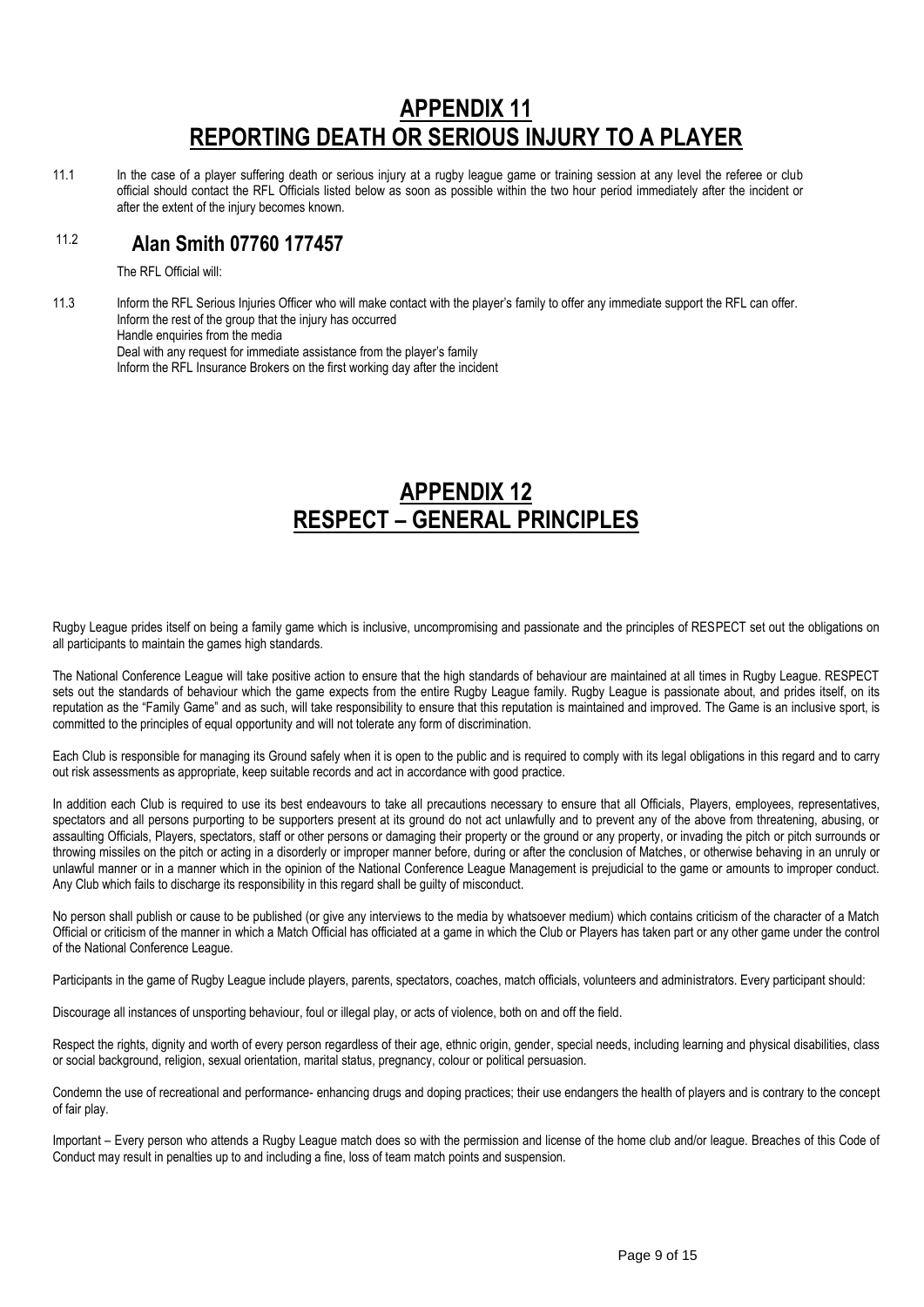## **12.1 PLAYER**

- 12.1.1 Be a good sport. Respect all good play whether from your team or the opposition and shake hands with and thank the opposition players and officials after the game – win, lose or draw.
- 12.1.2 Participate for your own enjoyment and benefit. Make every effort to develop your own abilities.<br>12.1..3 Always respect the match official's decision.
- Always respect the match official's decision.
- 12.1..4 Make every effort to be consistent with Fair Play and the Laws of the Game. Never get involved in foul play.
- 12.1..5 Honour both the spirit and letter of the competition rules and live up to the highest ideals of ethics and sportsmanship; avoid gamesmanship and respect the traditions of the game.
- 12.1.6 Never engage in disrespectful conduct of any sort including swearing, obscene gestures, offensive remarks, taunting or other actions that are demeaning to other players, officials or supporters. Treat others as you would like to be treated.
- 12.1.7 Care for and respect the facilities and equipment made available to you during training and competition
- 12.1.8 Safeguard your health; don't use any illegal or unhealthy substances.<br>12.1.9 Recognise that many officials, coaches and match officials are volun
- Recognise that many officials, coaches and match officials are volunteers who give up their time to provide their services. Treat them with the utmost respect. Remember, without them you do not have a game.
- 12.1.10 Do not bet or otherwise financially speculate, directly or indirectly, on the outcome or any other aspect of a rugby league match or competition in which you are involved.

### **12.2 CLUB COACH**

- 12.2.1 Actively discourage foul play and/or unsporting behaviour by players.<br>12.2.2 Seek to maximise the participation and eniovment for all players rega
- Seek to maximise the participation and enjoyment for all players regardless of ability; avoid the tendency to over-use a talented player; treat all players as equals, regardless of their talent.
- 12.2.3 Show concern and caution towards all sick and injured players. Follow the advice of a doctor and/or physiotherapist to the letter when determining when an injured player is ready to recommence training or playing.
- 12.2.4 Teach players that an honest effort and competing to the best of their ability is as important as victory<br>12.2.5 Encourage players to respect and accept the judgement of the Match Officials.
- Encourage players to respect and accept the judgement of the Match Officials.
- 12.2.6 Never engage in public criticism of officials.
- 12.2.7 Maintain appropriate, professional relationships with players at all times<br>12.2.8 Make a personal commitment to maintain knowledge of the rules of the
- Make a personal commitment to maintain knowledge of the rules of the game and keep abreast of current coaching methods; maintain or improve your current accreditation level.
- 12.2.9 Always consider the health, safety and welfare of the players
- 12.2.10 Teach young players to realise that there is a big gap between their play and the professional game; do not coach them as if they are professionals
- 12.2.11 Ensure that your coaching reflects the level of the competition being played; do not propagate at "win-at-all-costs" approach to methods of coaching
- 12.2.12 As coach, conduct yourself at all times in a manner, and in all situations, that shows leadership, respect for the game of Rugby League and respect for all those that are involved in the game – the players, officials, the fans, the parents, the match officials and the media.

## **12.3 MATCH OFFICIALS**

- 12.3.1 Apply the laws of the game with complete impartiality.<br>12.3.2 Prepare fully for a match, both physically and mentally
- Prepare fully for a match, both physically and mentally.
- 12.3.3 Conduct yourself, both on and off the field, with the utmost integrity
- 12.3.4 Set a good example by the way you dress, speak and act towards players, coaches, officials, parents and spectators.<br>12.3.5 Place the safety and welfare of the players above all else, be alert to minimise dangerous p
- Place the safety and welfare of the players above all else, be alert to minimise dangerous physical play, fair or foul, especially in junior matches.
- 12.3.6 Deal with all instances of unsporting, foul or unfair play.
- 12.3.7 Show concern and caution for sick and injured players.
- 12.3.8 Be accountable for your actions.
- 12.3.9 Accurately report any misconduct to the appropriate authorities.
- 12.3.10 Avoid any situation, which may lead to a conflict of interest both on and off the field.

# 12.4 **CLUB OFFICIALS**<br>12.4.1 **Always** respect the mat

- Always respect the match official's decision.
- 12.4.2 Never engage in disrespectful conduct of any sort including swearing, obscene gestures, offensive remarks, taunting or other actions that are demeaning to other players, officials or supporters. Treat others as you would like to be treated.
- 12.4.3 Recognise that many officials, coaches and match officials are volunteers who give up their time to provide their services. Treat them with the utmost respect. Remember, without them you do not have a game.
- 12.4.4 Do not bet or otherwise financially speculate, directly or indirectly, on the outcome or any other aspect of a rugby league match or competition in which you are involved
- 12.4.5 Actively discourage foul play and/or unsporting behaviour by players.<br>12.4.6 Never engage in public criticism of officials
- 12.4.6 Never engage in public criticism of officials.<br>12.4.6 Always operate to the principle of "friendshi
- Always operate to the principle of "friendship first competition second"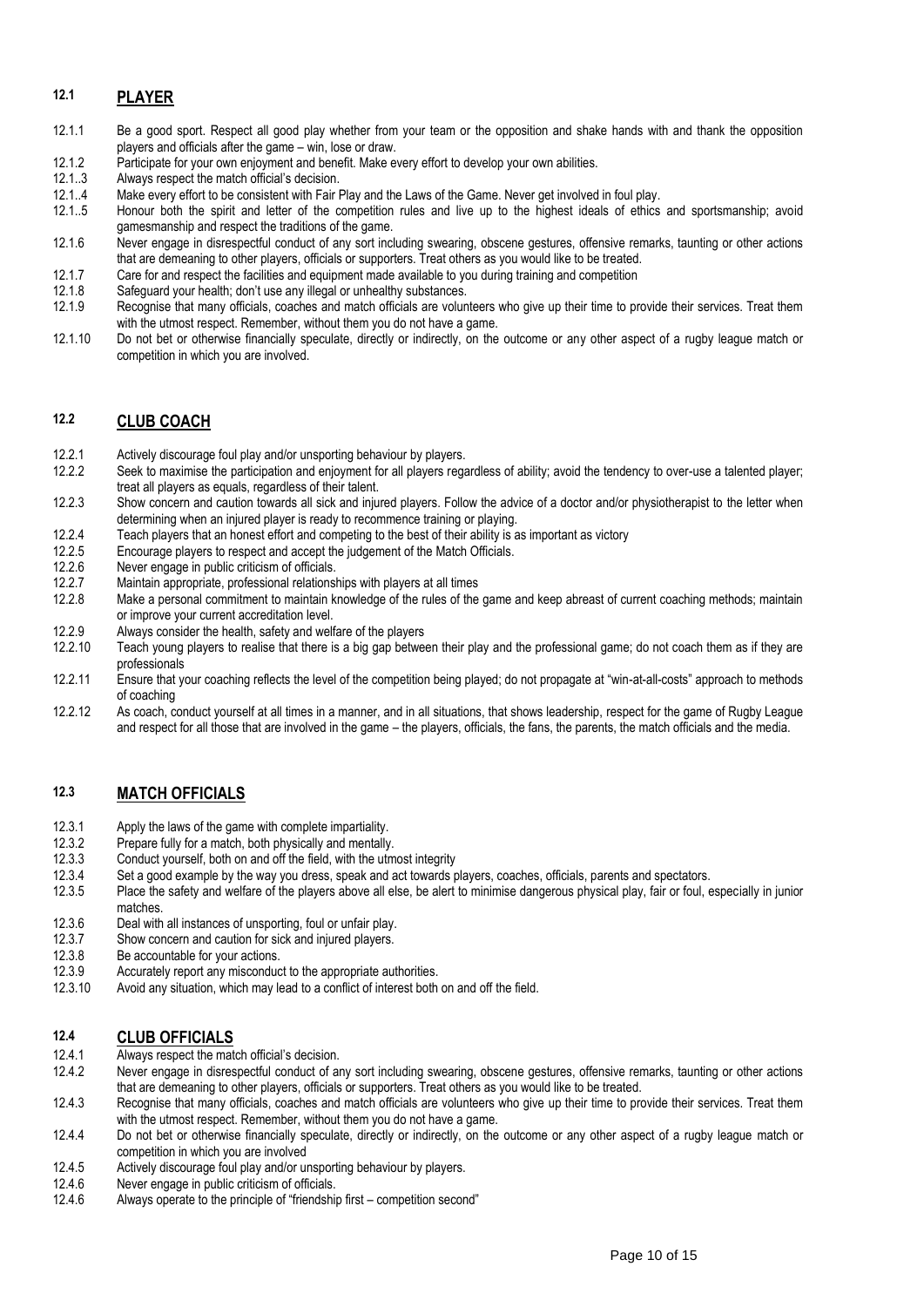## **12.5 PARENT/SPECTATOR**

- 12.5.1 Do not force an unwilling child to participate in sport.
- 12.5.2 Remember that children participate in Rugby League for their own enjoyment, not yours!
- 12.5.2 Understand that sport is part of a total life experience, and the benefits of involvement go far beyond the final score of a game.
- 12.5.3 Condemn all violent or illegal acts, whether they are by players, coaches, officials, parents or spectators.
- 12.5.4 Respect the match official's decisions don't complain or argue about decisions during or after a game.<br>12.5.5 Behave! Unsporting language, harassment or aggressive behaviour will not be tolerated.
- Behave! Unsporting language, harassment or aggressive behaviour will not be tolerated.
- 12.5.6 Encourage players to play by the rules and to respect opposition players and officials.
- 12.5.7 Never ridicule or scorn a player for making a mistake respect their efforts.<br>12.5.8 Participate in positive cheering that encourages all the players in the tea
- Participate in positive cheering that encourages all the players in the team; do not engage in any jeering that taunts or intimidates opponents, their fans or officials
- 12.5.9 At all times, follow the directions of the Ground Manager and/or other match day staff<br>12.5.10 Never arrive at a game under the influence of alcohol, never bring alcohol to a gar
- Never arrive at a game under the influence of alcohol, never bring alcohol to a game, and only drink alcohol, if it is available at the ground, in the designated licensed area.

### **12.6 VOLUNTEERS AND ADMINISTRATORS**

- 12.6.1 Always operate to the principle of "friendship first competition second"<br>12.6.2 Ensure that all operations are conducted under the supervision of appro
- 12.6.2 Ensure that all operations are conducted under the supervision of appropriately qualified staff having been through the required checks.<br>12.6.3 Ensure that all staff understand and adhere to the Code of Conduct
- Ensure that all staff understand and adhere to the Code of Conduct
- 12.6.4 Ensure that all equipment and facilities meet safety standards.
- 12.6.5 Encourage all participants to remember that sport is enjoyed for its own sake- play down the importance of awards

# **APPENDIX 13 CLUB TOUR PROTOCOL**

- 13.1 Written permission is required from the hosting National Governing Body (NGB). If hosting a team it shall be normal practice for the overseas NGB to receive confirmation from Community Game Services that all arrangements are in order and the club has authorisation from the Rugby Football League.
- 13.2 A letter of support is required from the club's Playing League confirming that no League fixtures are in place or to the contrary that arrangements have been made for clubs to fulfil their League's obligations.
- 13.2 The proposed detailed arrangements should be lodged with the RFL not less than three months prior to the intended tour date. There shall be no firm commitment for incoming or outgoing tours prior to the receipt of written permission to do so. This will allow the Rugby Football League an opportunity to review all the arrangements are in place and to ensure that the tour is feasible.

## APPENDIX 14 ANNUAL DINNER & AWARDS EVENING

- 14.1 The League shall arrange on an annual basis a Presentation Dinner to which all clubs in membership shall be obliged to attend by sending a minimum number of representatives (4) accompanied by a payment to cover their appearance.
- 14.2 It shall be a requirement by the League at least 10/14 days ahead of the event to inform the Hotel of the final numbers seeking to be in attendance, for which an invoice catering for such numbers shall be settled in full via a BACS transaction.
- 14.3 Club reservations shall be controlled by the purchase of printed admission tickets for surrender by clubs on their arrival at the function.
- 14.4 Clubs not attending for whatever reason or otherwise sending to the function less than the required number of club personnel stipulated shall be fined not less than the face value of each unused reservation indicated on the official Seating Plan, Clubs failing to send representatives on consecutive seasons shall have their fines doubled.
- 14.5 Individual Clubs shall be responsible for the conduct of their designated representatives who shall at all times behave in an acceptable manner. The League's Management reserves the right and may consider the taking of appropriate discipline action should it believe or otherwise has reasonable grounds to suggest the behaviour of any person or representatives from a club in attendance at the function is deemed to be unreasonable or unsatisfactory.
- 14.6 The League shall supply and arrange for formal presentation at the function a distinctive variety of awards which shall recognise the contribution of the individual nominees selected.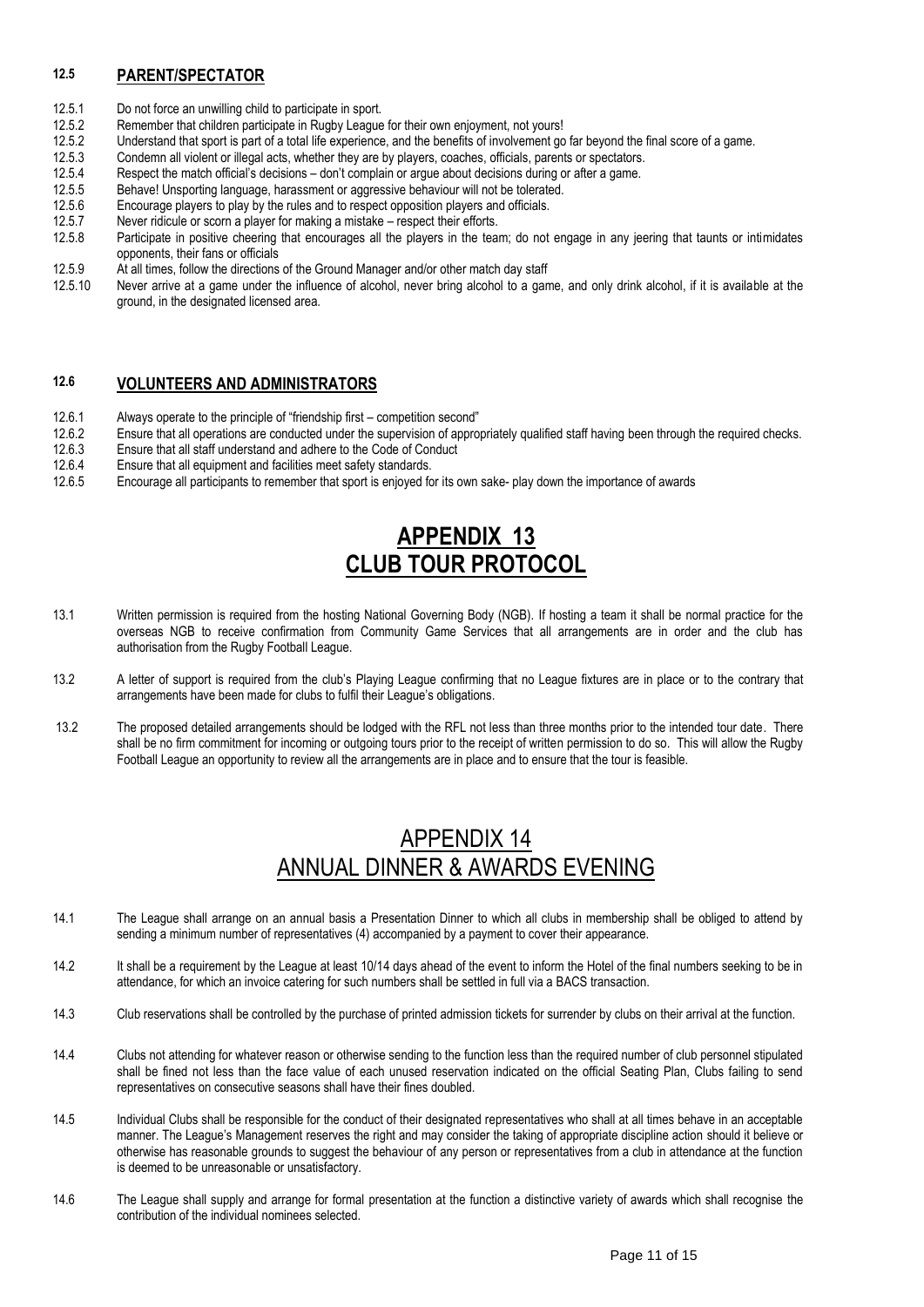- 14.7 The Champions of each Divisional structure shall be presented formally with their respective trophy which shall be retained but returned to the League (cleaned and inscribed) on a fixed date specified by the Competition Administrator and/or Management Committee.
- 14.8 The Divisional Champions shall be obliged to complete and sign a declaration which following presentation, the trophy in its possession shall be maintained in good condition
- 14.9 A club shall be responsible for the upkeep of a trophy and in the event of any damage, no matter how caused, it shall be obliged to meet the full cost of repair or replacement- should that be necessary.
- 14.10 In the event of either theft or loss of a trophy whilst in its possession then that club shall be responsible for the full cost of providing a suitable replacement

# APPENDIX 15 RFL COACHES CODE OF CONDUCT

#### 15.1 **RFL Coaches Code of Conduct**

- 15.1.1 Everyone in Rugby League has a responsibility to promote high standards of behaviour in the game. Rugby League prides itself on being a family game which prioritises creating a safe, inclusive and respectful environment for all to enjoy and achieve their full potential.
- 15.1.2 Unacceptable behaviour we want to end includes the abuse of match officials; racism, sexism and homophobia; and the poor touchline behaviour of over competitive parents, spectators and coaches.
- 15.1.3 Positive behaviour we want to encourage centres on the benefits the player gets from the game self-esteem, fun and enjoyment, friendships, health and fitness.
- 15.1.4 A coach is an important role model and has the biggest single impact on a player's experience of the game.
- 15.1.5 This code of conduct provides a framework and an opportunity for you to ensure all players have a positive and enjoyable playing experience

#### 15.2. **On and off the field I will:**

- 15.2.1 Show respect to others involved in the game including match officials, players, coaches, managers, parents, RFL staff and spectators
- 15.2.2 Adhere to the playing laws, operational rules and spirit of the game.
- 15.2.3 Promote and adhere to RESPECT and Tackle it!
- 15.2.4 Demonstrate high standards of coaching and personal behaviour<br>15.2.5 Always respect the match official's decision
- Always respect the match official's decision
- 15.2.6 Never engage in public criticism of the match officials
- 15.2.7 Never engage in, or tolerate, offensive, insulting or abusive language or behaviour.
- 15.2.8 Adhere to Safeguarding and Protecting Children and Vulnerable Groups guidelines

#### 15.3. *When working with players I will:*

- 15.3.1 *Place the physical and mental well-being, safety and enjoyment of each player above everything, including winning ensuring every player has an equal opportunity to take part in training and matches, within the rules of the playing competition*
- 15.3.2 *Explain exactly what I expect of players and what they can expect from me*
- 15.3.3 *Ensure all parents/carers of all players under the age of 18 understand these expectations*
- 15.3.4 *Never engage in or tolerate any form of bullying*
- 15.3.5 *Develop mutual trust and respect with every player to build their self-esteem*
- 15.3.6 *Respect and value the diversity of your players and endeavour to meet their individual needs*
- 15.3.7 *Encourage each player to accept responsibility for their own behaviours and performance*
- 15.3.8 *Ensure all activities and practices that I organise are appropriate for the players ability, age and maturity to make the experience of players as enjoyable as possible*
- 15.3.9 *Co-operate with others in rugby league (e.g. officials, RFL staff, club staff,) to ensure the best interests of the players met*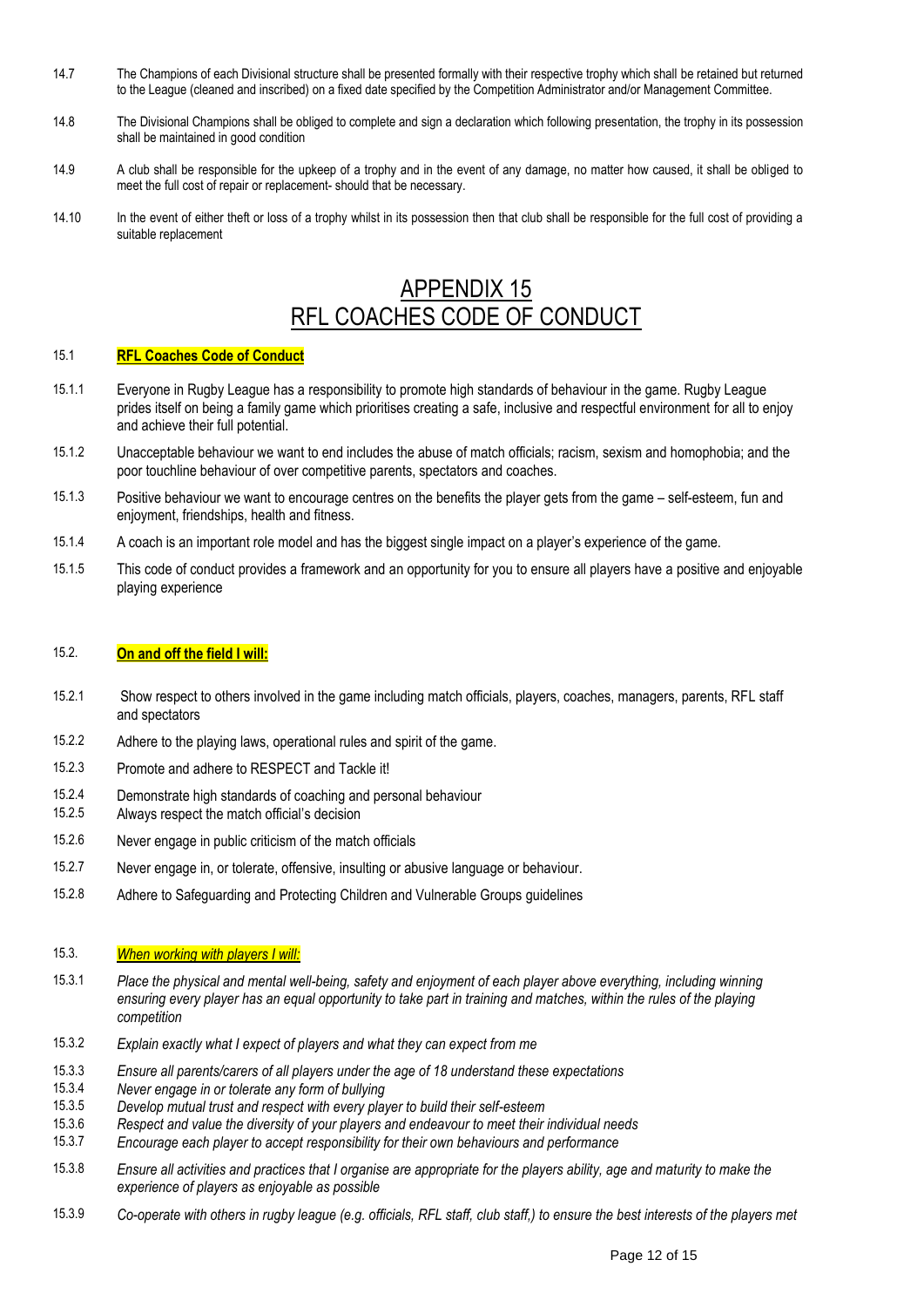# I understand that if I do not follow the Code, any/all of the following actions may be taken by my Club, League or the RFL:

- Required to apologise
- Required to meet with club, league or RFL staff
- Monitored by another coach
- Required to attend an RFL education course (s)
- Suspended by the club from attending matches/training sessions
- Suspended and/or fined by the League
- Required to leave the club
- Removal of coach licence to practice by the RFL including the removal of insurance cover
- Any memberships or benefits may be withdrawn

I have read, understood and agree to abide by the terms of the RFL Coach Code of Conduct and that this forms part of the RFL Coach Licence scheme. I understand that failure to adhere to the Code of Conduct may result in further action being taken against me and the removal of my coach licence.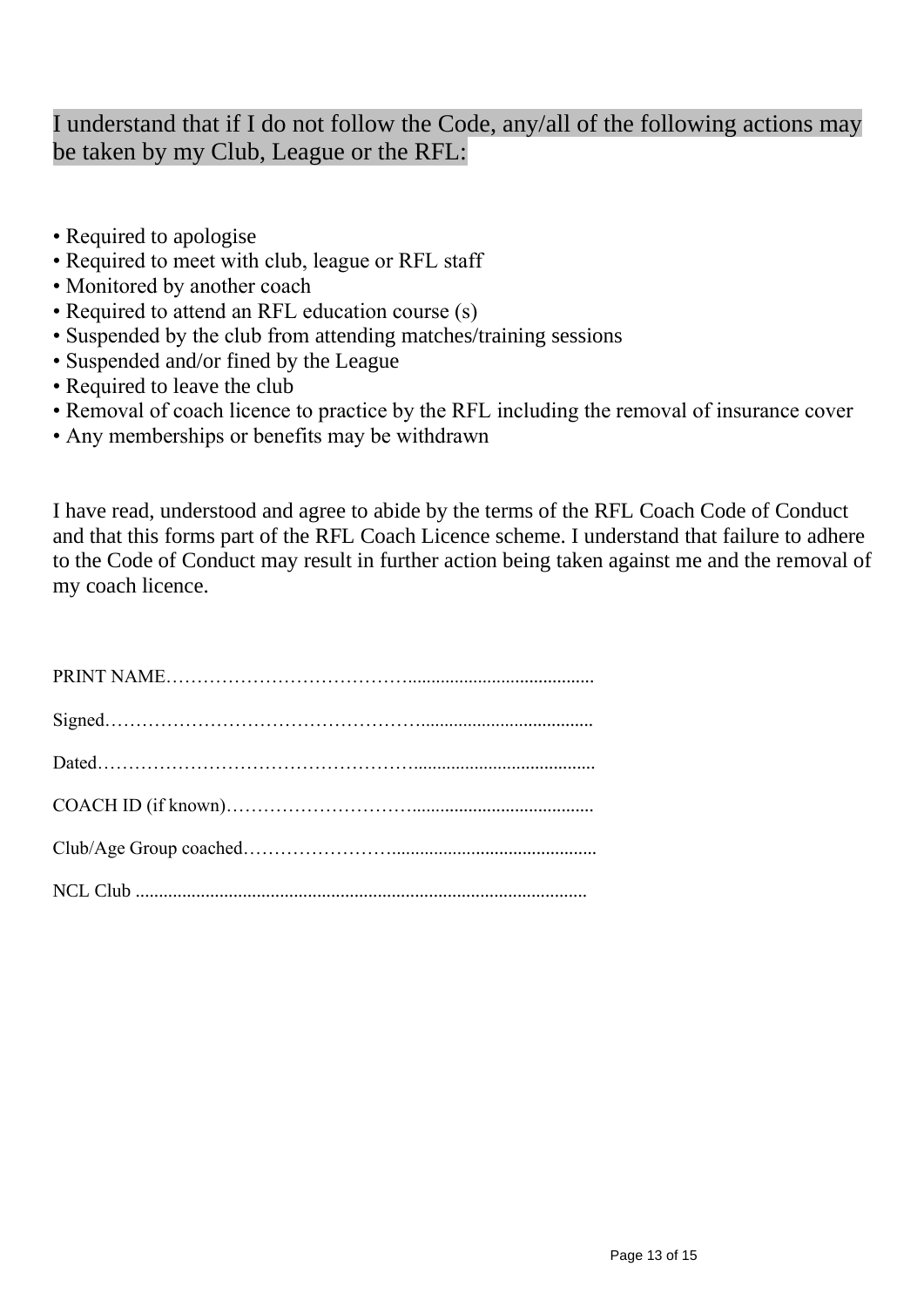# APPENDIX 16 **DEFINITIONS**

| Dangerous throw                    | If, in any tackle of, or contact with, an opponent that player is so lifted that he is placed in a position<br>where it is likely that the first part of his body to make contact with the ground will be his head or neck<br>("the dangerous position"), then that tackle or contact will be deemed to be a dangerous throw unless,<br>with the exercise of reasonable care, the dangerous position could not have been avoided                                                                                                                                                                                                                                                                                                                                                                                                                               |  |  |
|------------------------------------|----------------------------------------------------------------------------------------------------------------------------------------------------------------------------------------------------------------------------------------------------------------------------------------------------------------------------------------------------------------------------------------------------------------------------------------------------------------------------------------------------------------------------------------------------------------------------------------------------------------------------------------------------------------------------------------------------------------------------------------------------------------------------------------------------------------------------------------------------------------|--|--|
| Dismissed<br>Official/Coach/Player | A dismissed Official/ Coach/ Player can take no further part in the match, nor shall he be permitted to<br>take up a position near the playing area where his presence is likely to provoke further incident and as<br>such must return to the Dressing rooms/Club House.                                                                                                                                                                                                                                                                                                                                                                                                                                                                                                                                                                                      |  |  |
| Brawl                              | A brawl is defined as a total of three or more Players or Officials being involved in an incident of fighting<br>or aggressive physical contact on the pitch and surrounding areas before, during or after a Match.                                                                                                                                                                                                                                                                                                                                                                                                                                                                                                                                                                                                                                            |  |  |
| Dangerous Contact                  | Applying forceful and unnecessary pressure to the head, neck or spinal column of a tackled<br>$\bullet$<br>player so as to keep that player at a disadvantage in or after a tackle.<br>Forcefully and unnecessarily grasping (or jerking, or pinning or twisting) the head or neck of a<br>$\bullet$<br>tackled player.<br>Contact with the legs (either direct or indirect) with the supporting leg(s) of an attacking player<br>$\bullet$<br>who is held in a vulnerable position, in a way that involves an unacceptable risk of injury.<br>Forcefully twisting, bending or otherwise applying pressure to the limb(s) of an opposing<br>٠<br>player in a way that involves an unacceptable risk of injury.<br>Making contact with the leg(s) of an attacking player who has kicked the ball in a way that<br>٠<br>involves an unacceptable risk of injury. |  |  |
| <b>Touch Line Ban</b>              | Any Coach/Official/Individual who received a Touch Line ban cannot have any input into team<br>activities or be inside the Technical area/pitch barrier, during or after a match, however they can<br>have input in the Change-room prior to the match only. This ruling applies until the suspension<br>has been completed, and written notification received confirms the suspension has been<br>completed.                                                                                                                                                                                                                                                                                                                                                                                                                                                  |  |  |
| <b>Match Day Ban</b>               | Any Coach/Official/Individual who received a Match Day ban cannot have any input into team<br>activities prior to, during or after the match on the dates in question. This ruling applies until<br>the suspension has been completed, and written notification received confirms the suspension<br>has been completed                                                                                                                                                                                                                                                                                                                                                                                                                                                                                                                                         |  |  |
| <b>Evidence</b>                    | Evidence is any sort of information that supports a certain assertion. The evidence can come in<br>many forms. For example, evidence can take the form of testimony, physical evidence,<br>documentary evidence, photographs, audio/visual recordings and should be submitted to the<br>Administrator a minimum of 96 hours prior to the relevant hearing at which the evidence is to be<br>presented                                                                                                                                                                                                                                                                                                                                                                                                                                                          |  |  |

# **COPYRIGHT CLAUSE**

Under the Copyright Designs & Patents Act 1988 no part of this publication may be reproduced stored in a retrieval system or transmitted in any form by other means without the prior and express permission of the National Conference League's management committee.